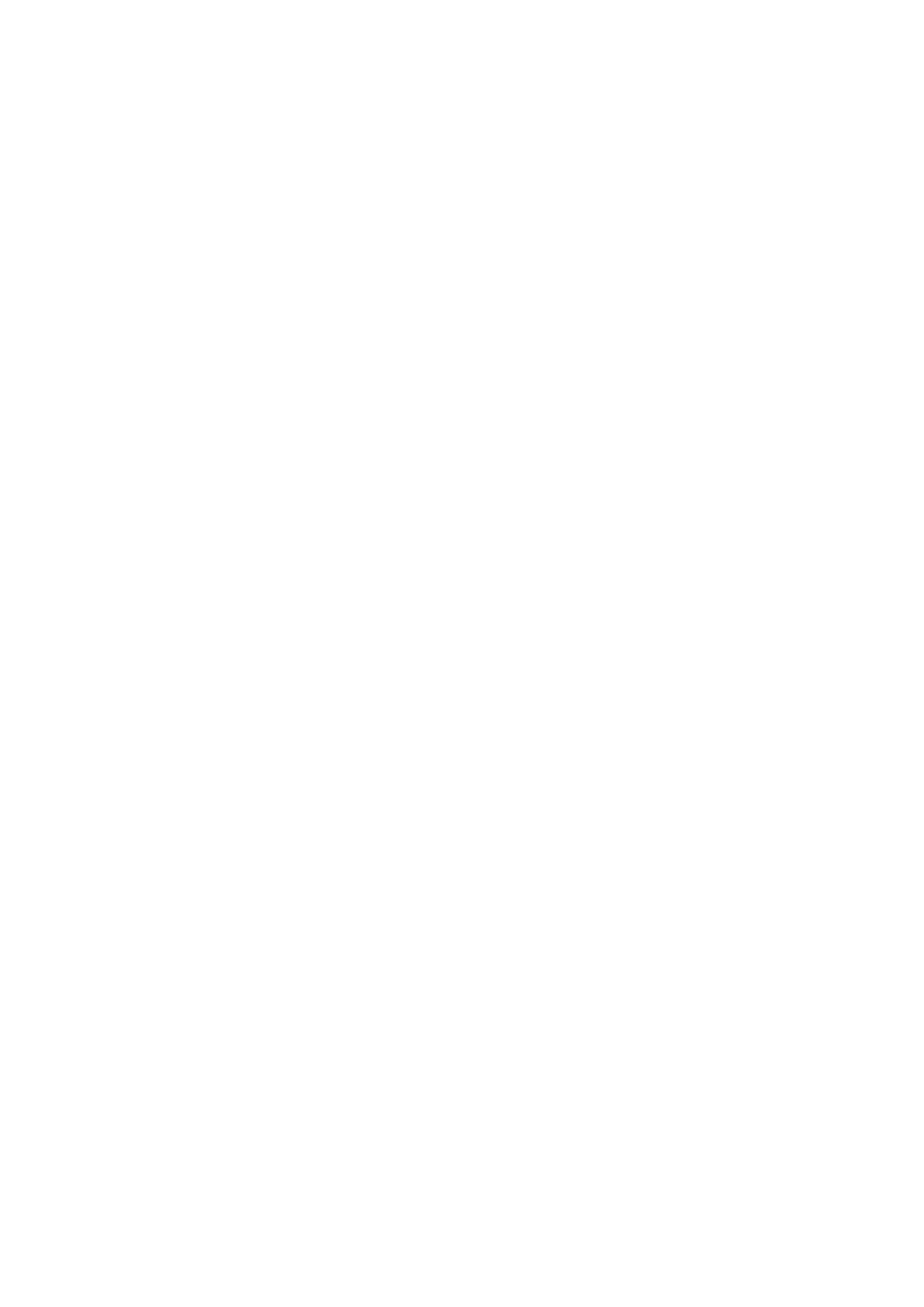*I certify that this public bill, which originated in the Legislative Assembly, has finally passed the Legislative Council and the Legislative Assembly of New South Wales.*

> *Clerk of the Legislative Assembly. Legislative Assembly, Sydney, , 2012*



New South Wales

# **Local Government Amendment (Elections) Bill 2012**

Act No , 2012

An Act to amend the *Local Government Act 1993* to make further provision with respect to local government elections for civic office; and for other purposes.

*I have examined this bill and find it to correspond in all respects with the bill as finally passed by both Houses.*

*Assistant Speaker of the Legislative Assembly.*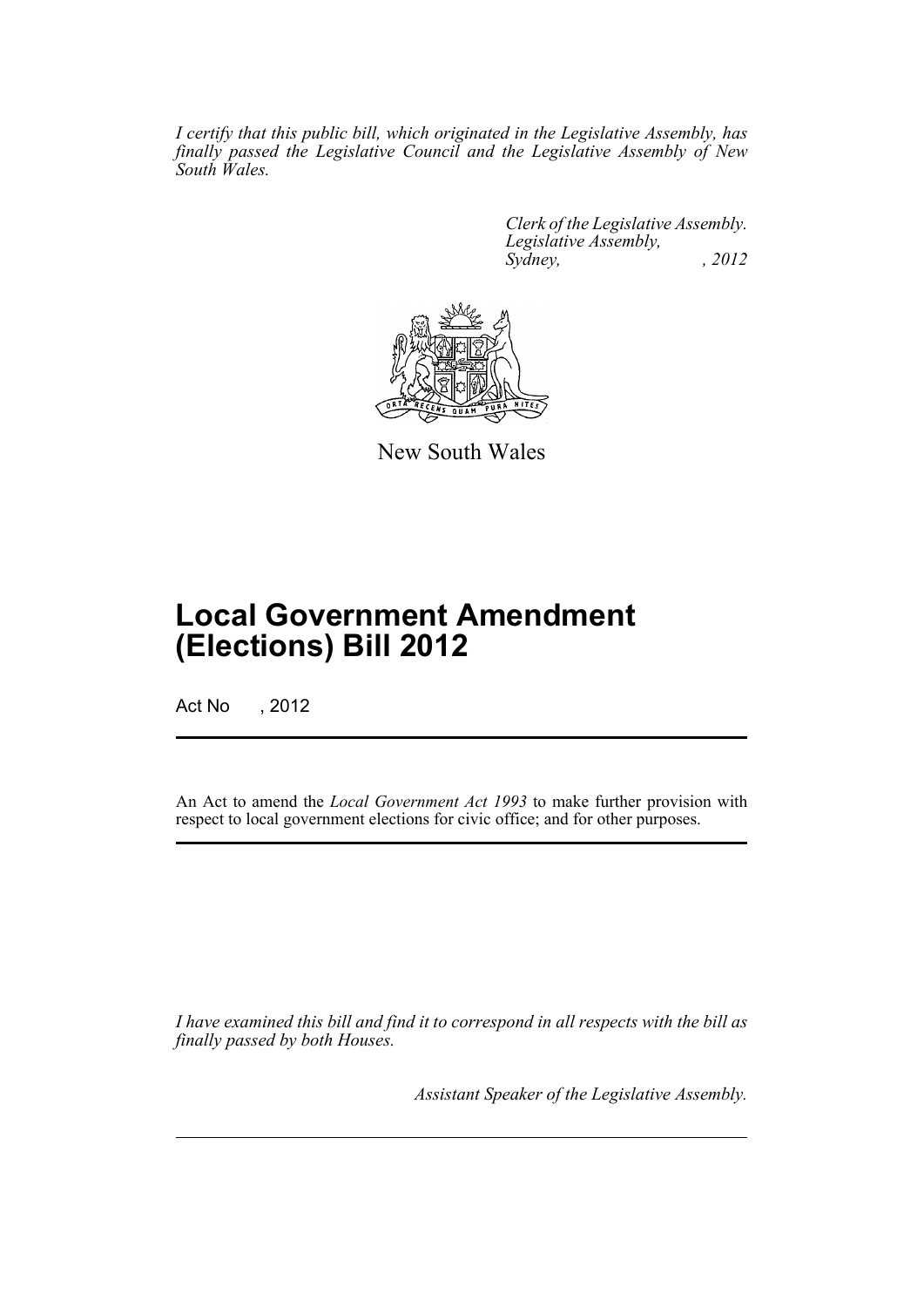# <span id="page-3-0"></span>**The Legislature of New South Wales enacts:**

# **1 Name of Act**

This Act is the *Local Government Amendment (Elections) Act 2012*.

# <span id="page-3-1"></span>**2 Commencement**

This Act commences on the date of assent to this Act.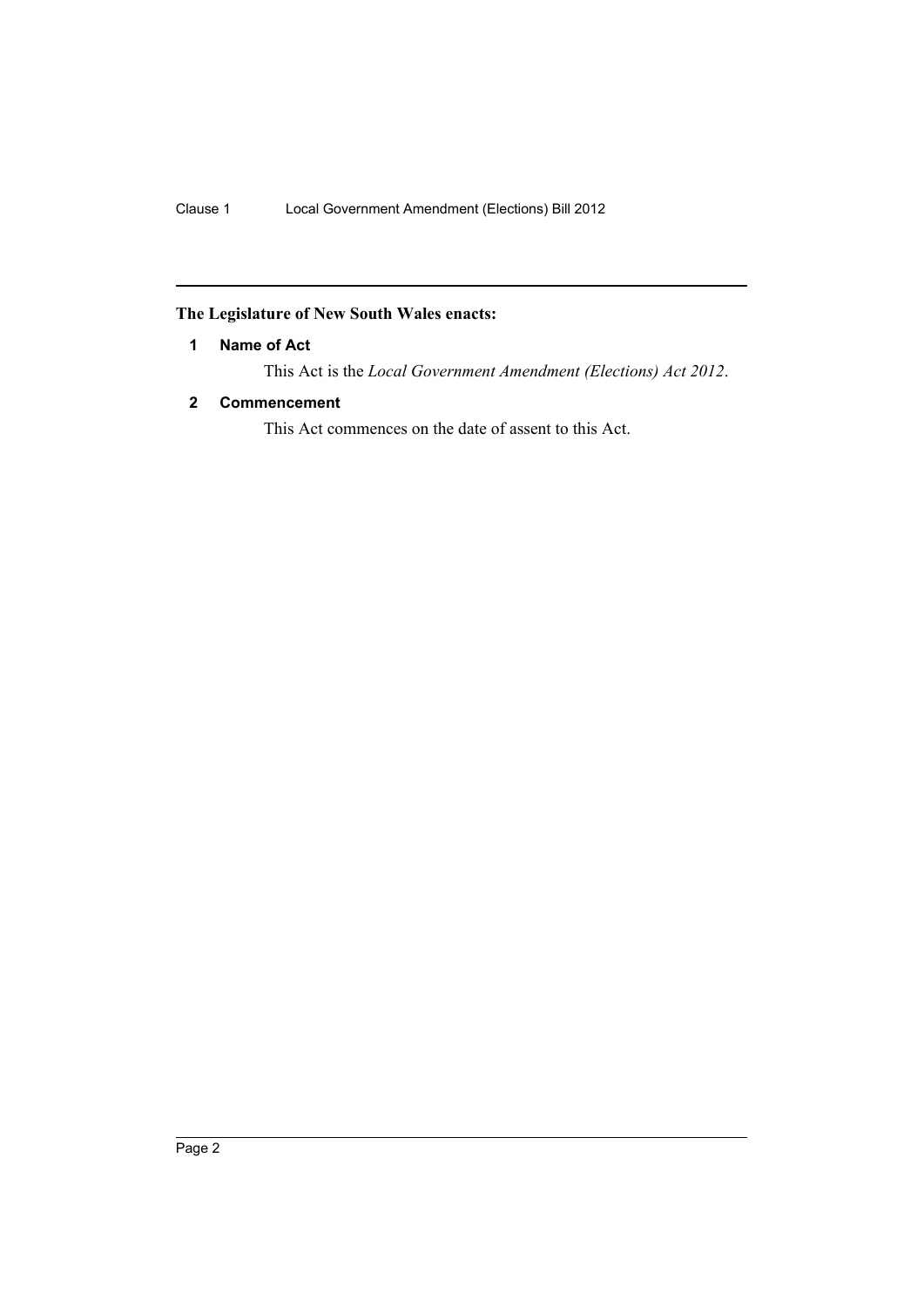Amendment of Local Government Act 1993 No 30 Schedule 1

# <span id="page-4-0"></span>**Schedule 1 Amendment of Local Government Act 1993 No 30**

**[1] Section 269 Who is a "resident" for the purposes of this Part?**

Omit "on the relevant date" from section 269 (1) (a).

# **[2] Section 269 (2)**

Omit the subsection.

# **[3] Section 290 When is an election of a mayor by the councillors to be held?**

Insert at the end of the section:

(3) For the purposes of this section, an election of councillors does not conclude until the declaration of election of all the councillors of the council concerned.

# **[4] Section 298 Residential roll**

Omit section 298 (3).

# **[5] Section 301 Roll of electors**

Omit "and confirmed under section 298" from section 301 (1).

Insert instead "by the Electoral Commissioner under section 298".

# **[6] Section 301 (2)**

Omit the subsection. Insert instead:

(2) For each election, an authorised copy of the roll of electors is to be compiled in accordance with this Division.

# **[7] Section 301 (3)**

Insert "the authorised copy of" before "the roll" wherever occurring.

# **[8] Section 301 (4)**

Insert after section 301 (3):

(4) An *authorised copy of the roll* referred to in subsections (2) and  $(3)$  is a printed or electronic copy of the roll of the electors for the area or ward concerned as at the closing date for the election.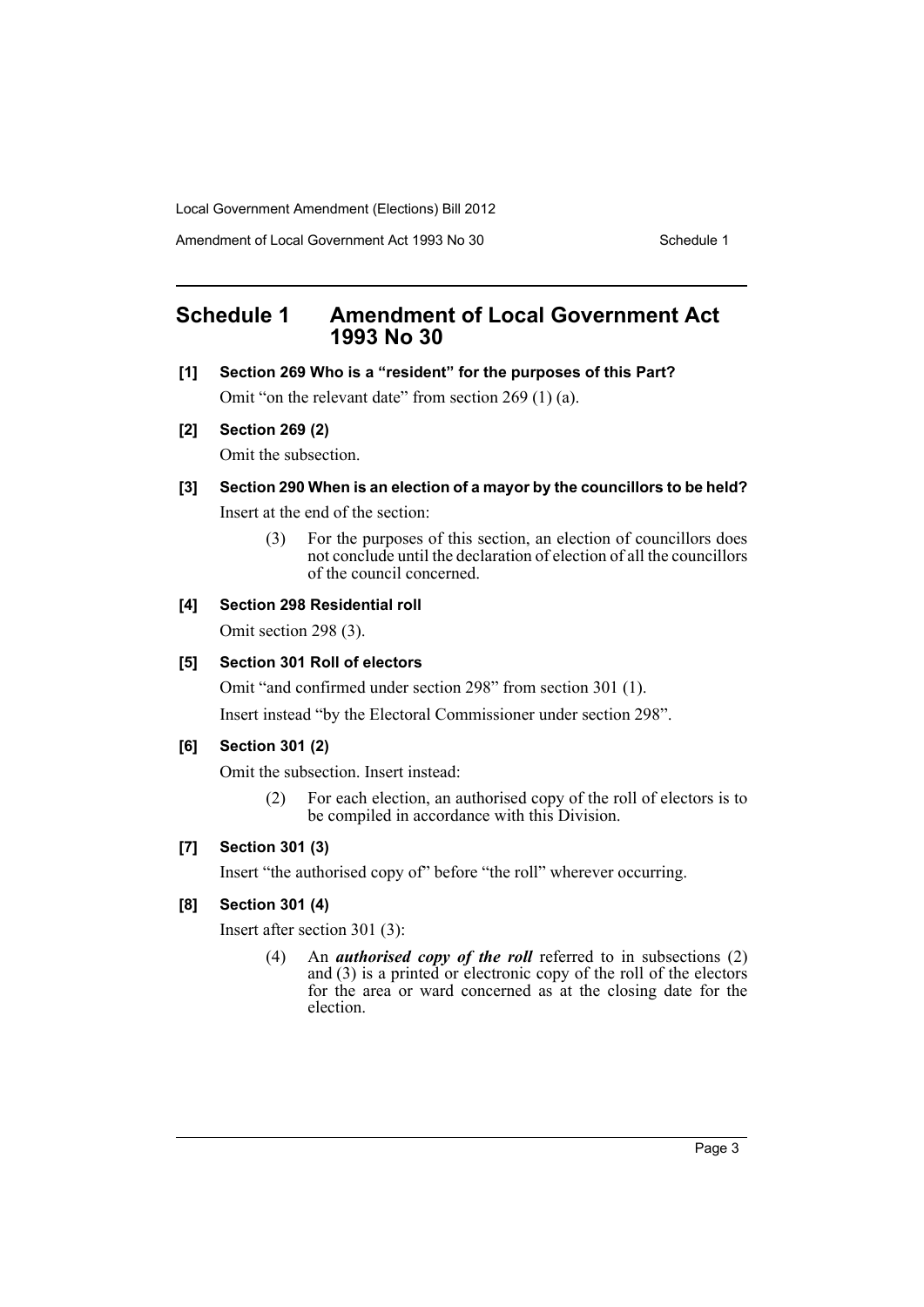Schedule 1 Amendment of Local Government Act 1993 No 30

### **[9] Section 303 Making of claims for inclusion in the roll**

Omit "the roll of electors is" from section 303 (5).

Insert instead "the non-residential roll and the roll of occupiers and ratepaying lessees are".

### **[10] Section 305**

Omit the section. Insert instead:

### **305 Provisional voting**

The regulations may prescribe circumstances in which a person is to be permitted to vote at an election under this Act where:

- (a) the person is not enrolled for the area or ward concerned, but claims to be entitled to be enrolled on the residential roll for that area, or
- (b) the person claims that the person's name has been omitted from the roll for the area (for any reason), but claims he or she is entitled to vote at an election, or
- (c) there is other uncertainty as to a person's entitlement to vote at an election (for example, the person claims the person's name has been incorrectly marked off a roll at an election).

### **[11] Section 313**

Omit the section. Insert instead:

### **313 Check on double-voting and failure to vote**

- (1) After the close of the poll at a contested election, the copies of the roll of electors used at the election are to be checked by the Electoral Commissioner in accordance with this section to determine:
	- (a) which electors' names (if any) have been marked more than once, and
	- (b) which electors (if any) appear to have failed to vote.
- (2) In the case of an election administered by a general manager, the general manager must (within the period specified by the Electoral Commissioner) forward the copies of the roll of electors used at that election to the Electoral Commissioner for checking.
- (3) The Electoral Commissioner is, for each contested election, to prepare a list of the names of the persons on the residential roll who, although entitled to vote at the election, appear to have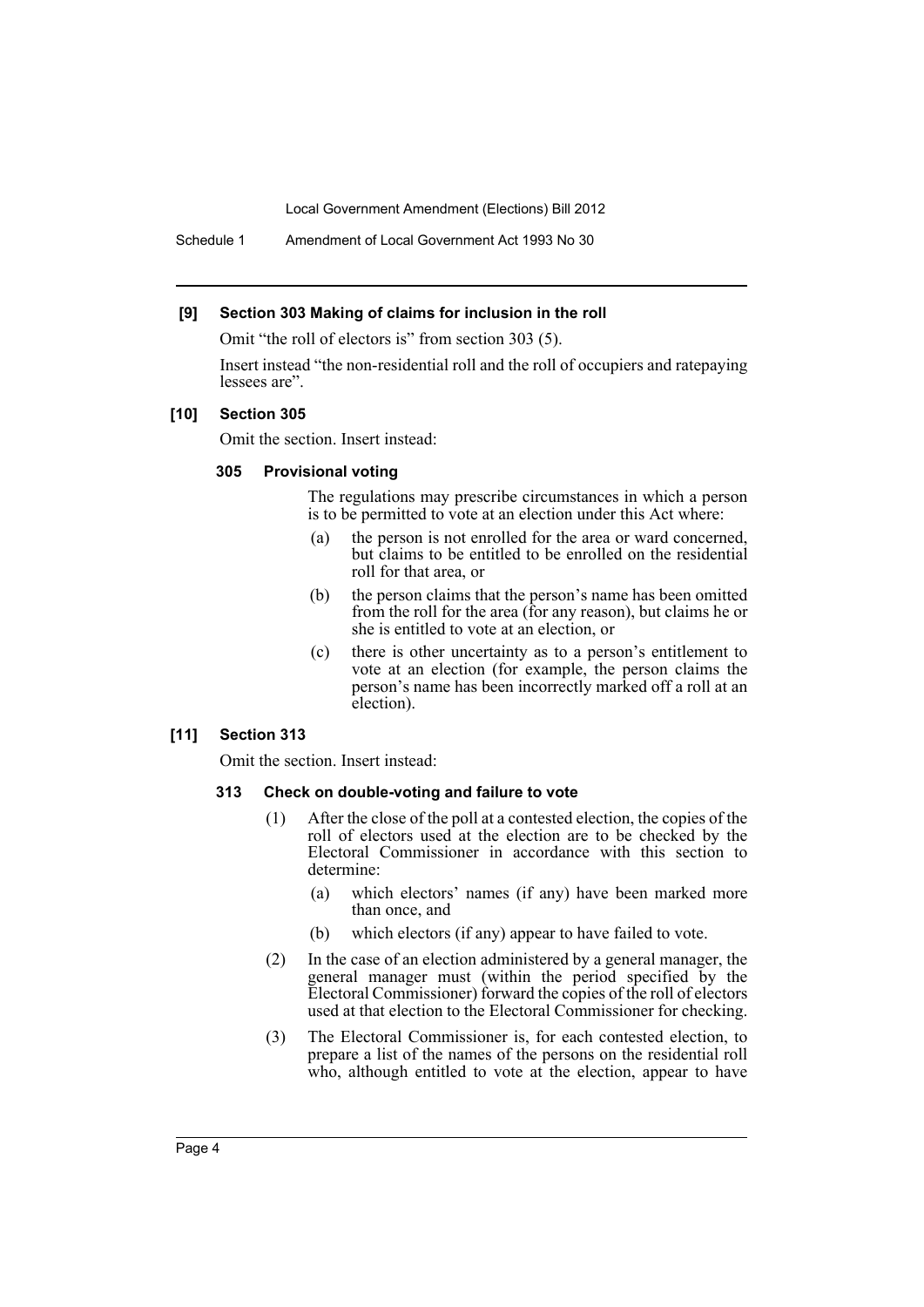Amendment of Local Government Act 1993 No 30 Schedule 1

failed to vote and do not appear to have a sufficient reason for the failure.

### **[12] Section 316 Position on ballot-paper**

Omit "determined by a ballot conducted as prescribed by the regulations".

Insert instead "determined by a method of random selection (including by electronic means) in accordance with the regulations".

### **[13] Schedule 8 Savings, transitional and other provisions consequent on the enactment of other Acts**

Insert at the end of clause 1 (1):

*Local Government Amendment (Elections) Act 2012*

# **[14] Dictionary**

Omit the definition of *closing date*. Insert instead:

*closing date*, in relation to an election or poll, means the date prescribed by the regulations for the closing of the roll of non-resident owners of rateable land and the roll of occupiers and ratepaying lessees for the election or poll.

# **[15] Dictionary**

Omit the definition of *marked roll*.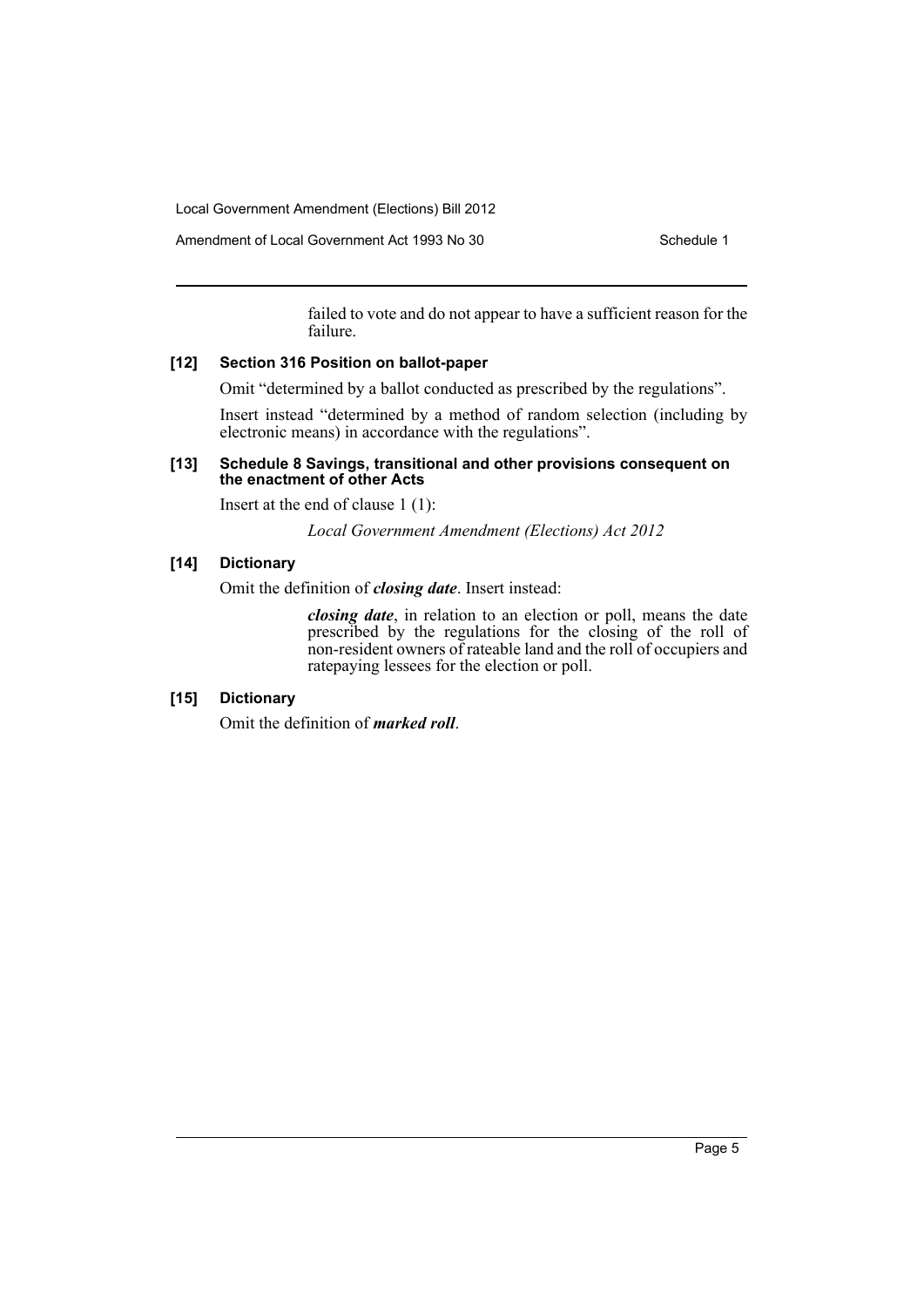Schedule 2 Amendment of Local Government (General) Regulation 2005

# <span id="page-7-0"></span>**Schedule 2 Amendment of Local Government (General) Regulation 2005**

# **[1] Clause 275 Definitions**

Omit "or *roll closing date*" from the definition of *closing date* in clause 275 (1).

### **[2] Clause 275 (1)**

Insert in alphabetical order:

*authorised copy of a roll*, in relation to an election, means an authorised copy of a roll referred to in section 301 (4) of the Act. *driver licence* means a driver licence issued under the *Road Transport (Driver Licensing) Act 1998*.

*Photo Card* means a New South Wales Photo Card issued by Roads and Maritime Services under the *Photo Card Act 2005*. *provisional vote* means a vote under Subdivision 1A of Division 7.

#### **[3] Clause 275 (1)**

Omit the definitions of *section 305 vote* and *tendered vote*.

### **[4] Clauses 277A (2), 280 (3) and (5) and 315 (3), paragraph (a) of the definition of "regulated period" in clause 356A (1) and clause 4 (a1) of Schedule 10**

Omit "roll closing date" wherever occurring. Insert instead "closing date".

### **[5] Clause 289 Nomination proposals**

Insert "(at the closing date for the election)" after "enrolled" in clause  $289(1)(a)$ .

### **[6] Clause 302**

Omit the clause. Insert instead:

### **302 Order of ungrouped candidates and groups on ballot-papers**

If after noon on the nomination day there are two or more candidates, not included in a group, for the election or two or more groups of candidates for the election, the returning officer must immediately determine the order of those candidates' names or those groups' names on the ballot-papers by:

(a) a ballot in accordance with clause 303 or 304 (as appropriate), or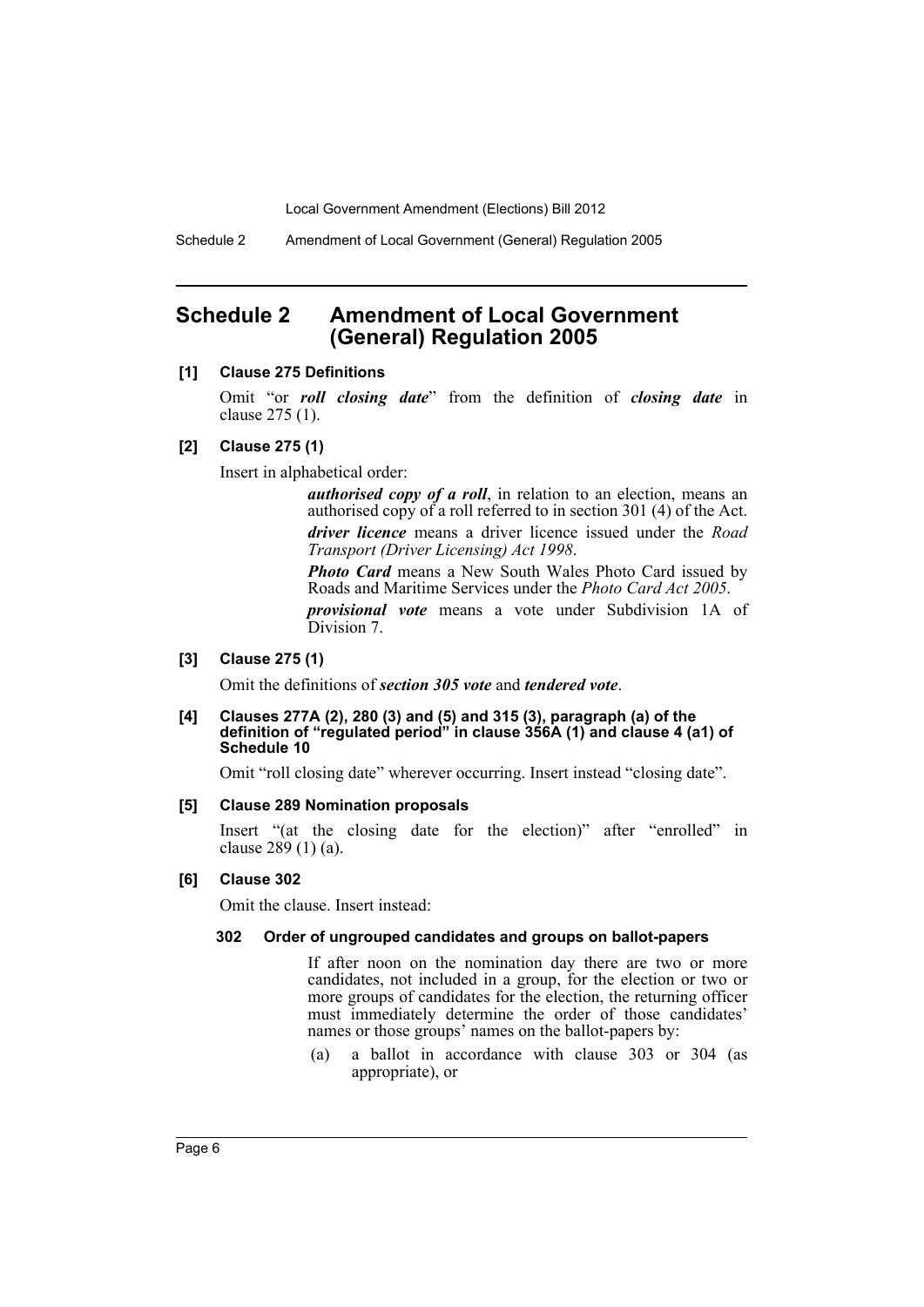- Amendment of Local Government (General) Regulation 2005 Schedule 2
	- (b) another method of random selection (including by electronic means) approved by the relevant election manager.

### **[7] Clause 303 Ballot for determining the order of ungrouped candidates on ballot-papers**

Omit "A ballot referred to in clause 302 (a)" from clause 303 (1).

Insert instead "A ballot to determine the order in which ungrouped candidates' names are to appear on the ballot-papers, as referred to in clause 302,".

## **[8] Clause 304 Ballot for determining the order of groups of candidates on ballot-papers**

Omit "A ballot referred to in clause 302 (b)" from clause 304 (1).

Insert instead "A ballot to determine the order in which the names of groups of candidates are to appear on the ballot-papers, as referred to in clause 302,".

# **[9] Clause 305 Form of ballot-papers**

Omit "302 (a)" from clause 305 (3). Insert instead "302".

# **[10] Clause 305 (4) (b) and (d)**

Omit "304 (1) (b)" and "304 (1) (a)", respectively. Insert instead "302".

# **[11] Part 11, Division 7, Subdivision 1A**

Insert after clause 320:

# **Subdivision 1A Provisional voting**

# **320A Person already marked off roll**

- (1) An elector, at a polling place in an area at any election, who is recorded (on the authorised copy of the roll used at the polling place) as having received a ballot-paper, but who claims not to have received a ballot-paper, is to be permitted to vote at the election.
- (2) The elector is to be permitted to vote if the elector:
	- (a) answers the questions set out in clause 339 (4) in the manner specified in clause 339 (5), and
	- (b) makes a declaration in the form approved by the Electoral Commissioner before an election official at the polling place.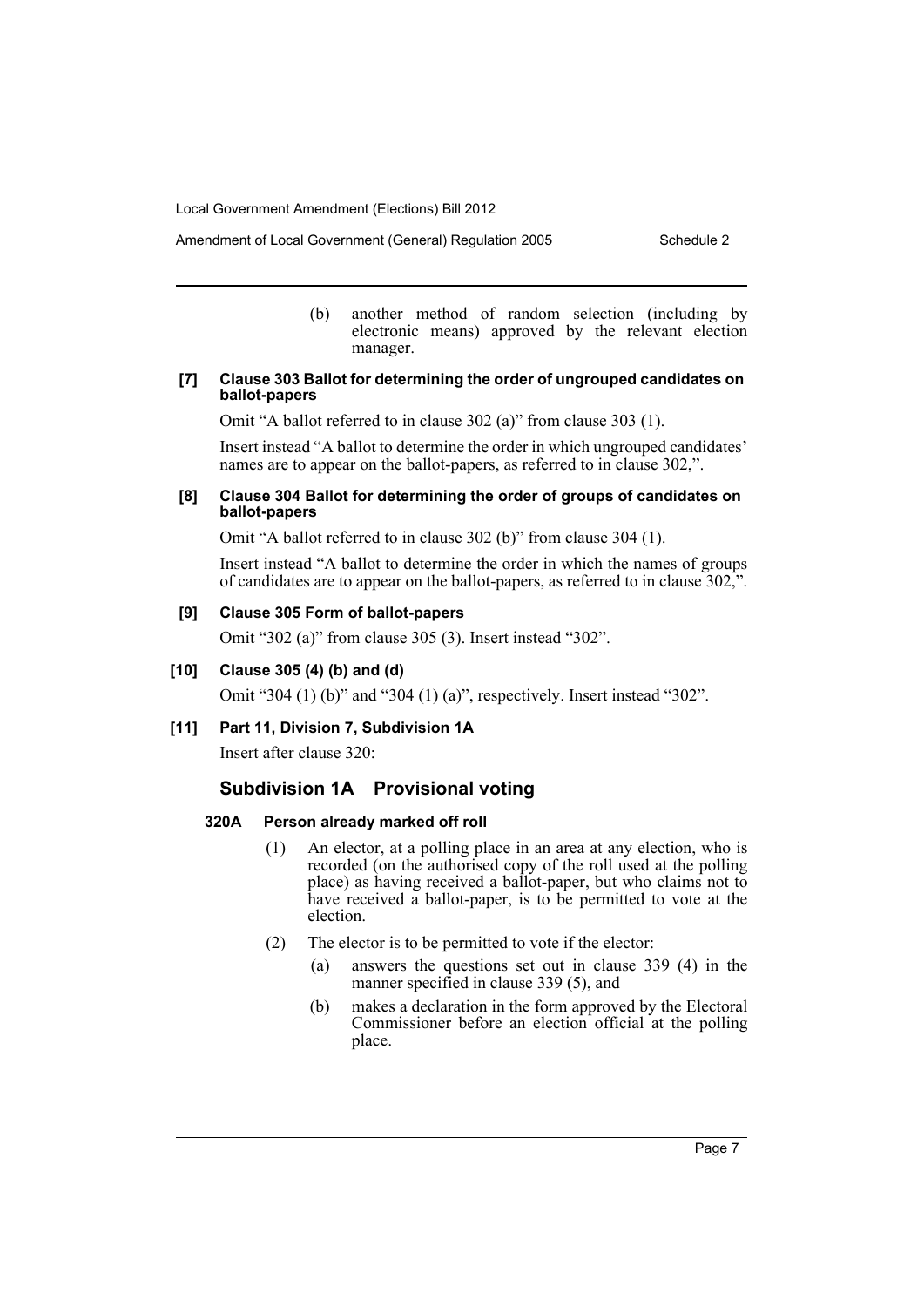Schedule 2 Amendment of Local Government (General) Regulation 2005

### **320B Person omitted from roll**

A person, at a polling place in an area at any election:

- (a) who was enrolled for the area, and
- (b) whose name was omitted from the roll of electors for the area (for any reason), and
- (c) who claims to be entitled to vote at the election,

is to be permitted to vote if the person makes a declaration in the form approved by the Electoral Commissioner before an election official at the polling place.

### **320C Person enrolling for first time, re-enrolling or transferring enrolment**

- (1) A person, at a polling place in an area at any election, who is not enrolled for the area (whether the person is enrolled for another area or is not enrolled for any area), but who claims to be entitled to enrol on the residential roll for the area, is to be permitted to vote at the election.
- (2) The person must:
	- (a) complete a claim for enrolment in the form approved by the Electoral Commissioner and submit it to an election official at the polling place, and
	- (b) provide to that election official as proof of identity a driver licence or a Photo Card, and
	- (c) make a declaration in the form approved by the Electoral Commissioner before that election official.
- (3) The person is to be permitted to vote at the election if the election official is satisfied that:
	- (a) the claim for enrolment has been properly completed, and
	- (b) the person is who the person claims to be, and
	- (c) the proof of identity provided shows that the person's residence is the same as the place specified in the claim for enrolment as the person's residence.

**Note.** If a person cannot produce a driver licence or a Photo Card, the person will not be permitted to vote under this clause.

### **320D Person enrolled after closing date**

A person, at a polling place in an area at any election, who is enrolled for the area, but whose name does not appear on the authorised copy of the roll at the polling place, is to be permitted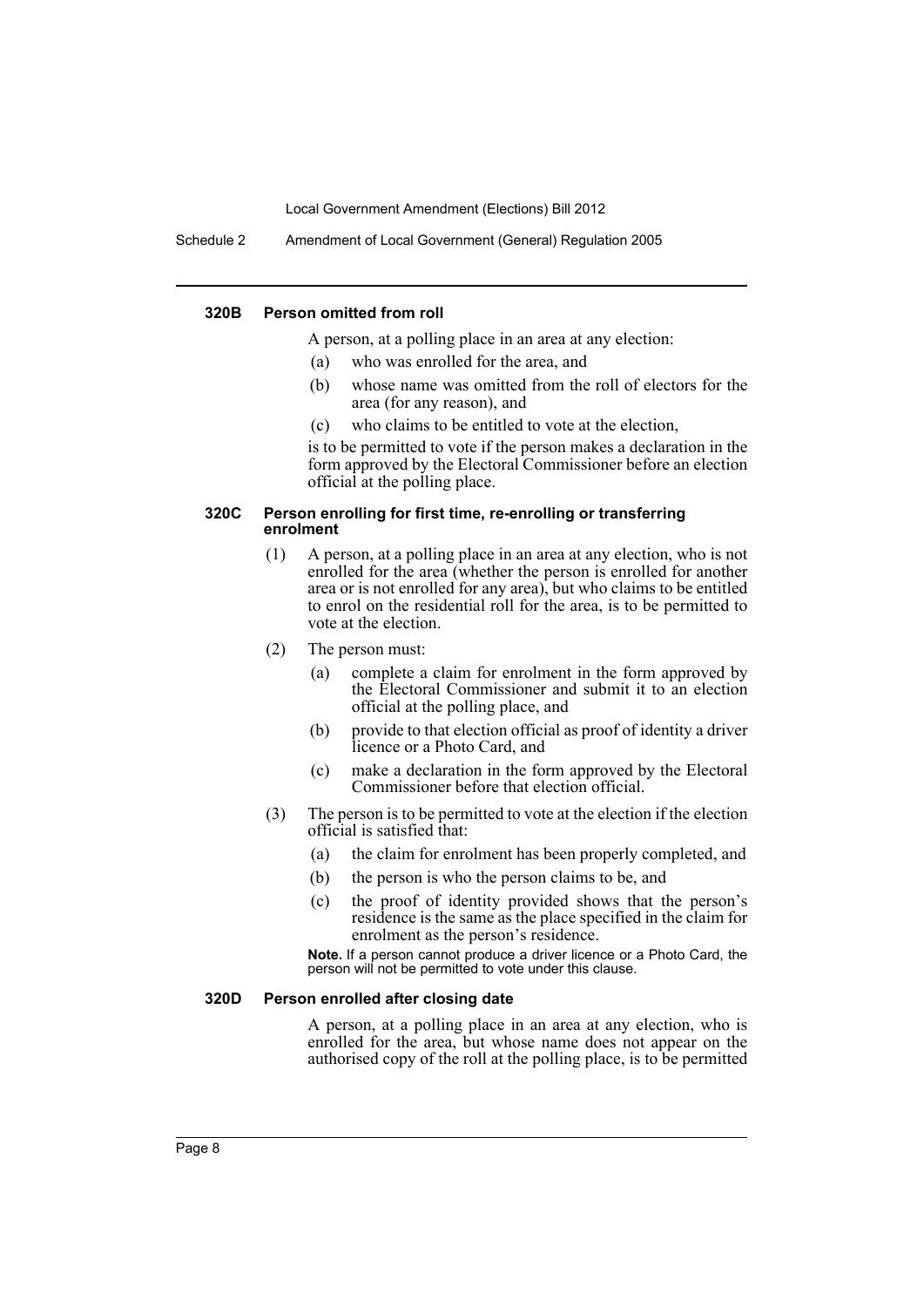Amendment of Local Government (General) Regulation 2005 Schedule 2

to vote if the person makes a declaration in the form approved by the Electoral Commissioner before an election official.

**Note.** The Electoral Commissioner may enrol a person at any time, including after the authorised copy of the roll for an election has been printed.

### **320E Procedure for provisional voting**

- (1) A declaration required to be made under this Subdivision:
	- (a) is to be written or printed on an envelope, and
	- (b) may include a claim for enrolment or transfer of enrolment.
- (2) A person voting under this Subdivision, after making the required declaration and receiving a ballot-paper, is to mark the ballot-paper and fold it to conceal the vote marked on it and return it folded to the polling place manager.
- (3) The polling place manager on receiving the ballot-paper must, in the presence of the person and of any scrutineers present, and without unfolding the ballot-paper, enclose it in the envelope, seal the envelope and put it in the ballot-box.
- (4) The polling place managers are each to make a list of provisional votes. Each polling place manager is to note on the list:
	- (a) the giving of a ballot-paper at the polling place where the polling place manager is in charge to an elector who has made a declaration under this Subdivision, and
	- (b) the number of such votes delivered or sent to the returning officer from that polling place (or, if the polling place manager is the returning officer, retained by him or her).

### **[12] Clause 339 Questions put to elector**

Omit "section 305 of the Act" from clause 339 (7) (b). Insert instead "Subdivision 1A of Division 7".

### **[13] Clause 340 Voting by elector with confidential address**

Omit "section 305 votes" from clause 340 (5). Insert instead "provisional votes".

# **[14] Clauses 343 and 344**

Omit the clauses.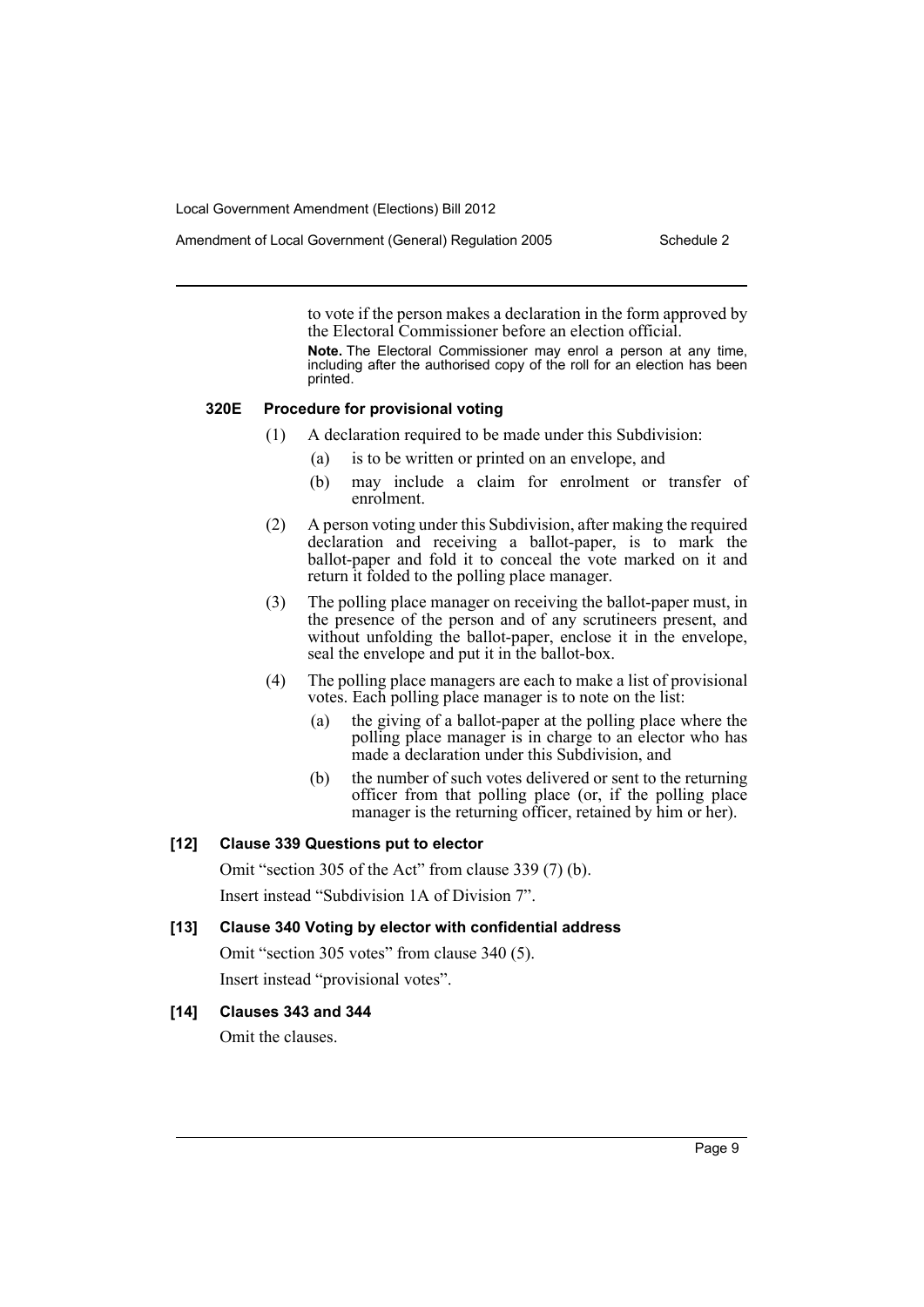Schedule 2 Amendment of Local Government (General) Regulation 2005

## **[15] Clause 348 Initial scrutiny of ballot-papers and counting of votes**

Omit ", section 305 votes and tendered votes" from clause 348 (1) (d). Insert instead "and provisional votes".

### **[16] Clause 349 Sending ballot-papers to returning officer**

Omit ", the envelopes containing section 305 votes and the envelopes containing tendered votes" from clause 349 (1) (b) (i).

Insert instead "and the envelopes containing provisional votes".

# **[17] Clause 349 (1) (b) (v)**

Omit "section 305 votes and the list of tendered votes". Insert instead "provisional votes".

### **[18] Clause 350 Checking of ballot-papers in sealed envelopes**

Omit clause 350 (4)–(6). Insert instead:

### (4) **Provisional votes**

The returning officer must:

- (a) on election day (at any time after 8 am) produce all the sealed envelopes containing provisional votes cast before election day, and
- (b) on the close of poll produce all the sealed envelopes containing provisional votes cast on election day,

and deal with them in accordance with subclause (5).

- (5) The returning officer is to do the following or have the following done in relation to the envelopes referred to in subclause (4):
	- (a) count the sealed ballot-paper envelopes unopened and record the count,
	- (b) examine the declaration on each envelope before it is opened and, if necessary, make inquiries to determine whether the person who signed the declaration was on the day of polling:
		- (i) in relation to a declaration made under clause 320C—entitled to be enrolled on the residential roll for the area or ward concerned, or
		- (ii) in any other case—entitled to vote,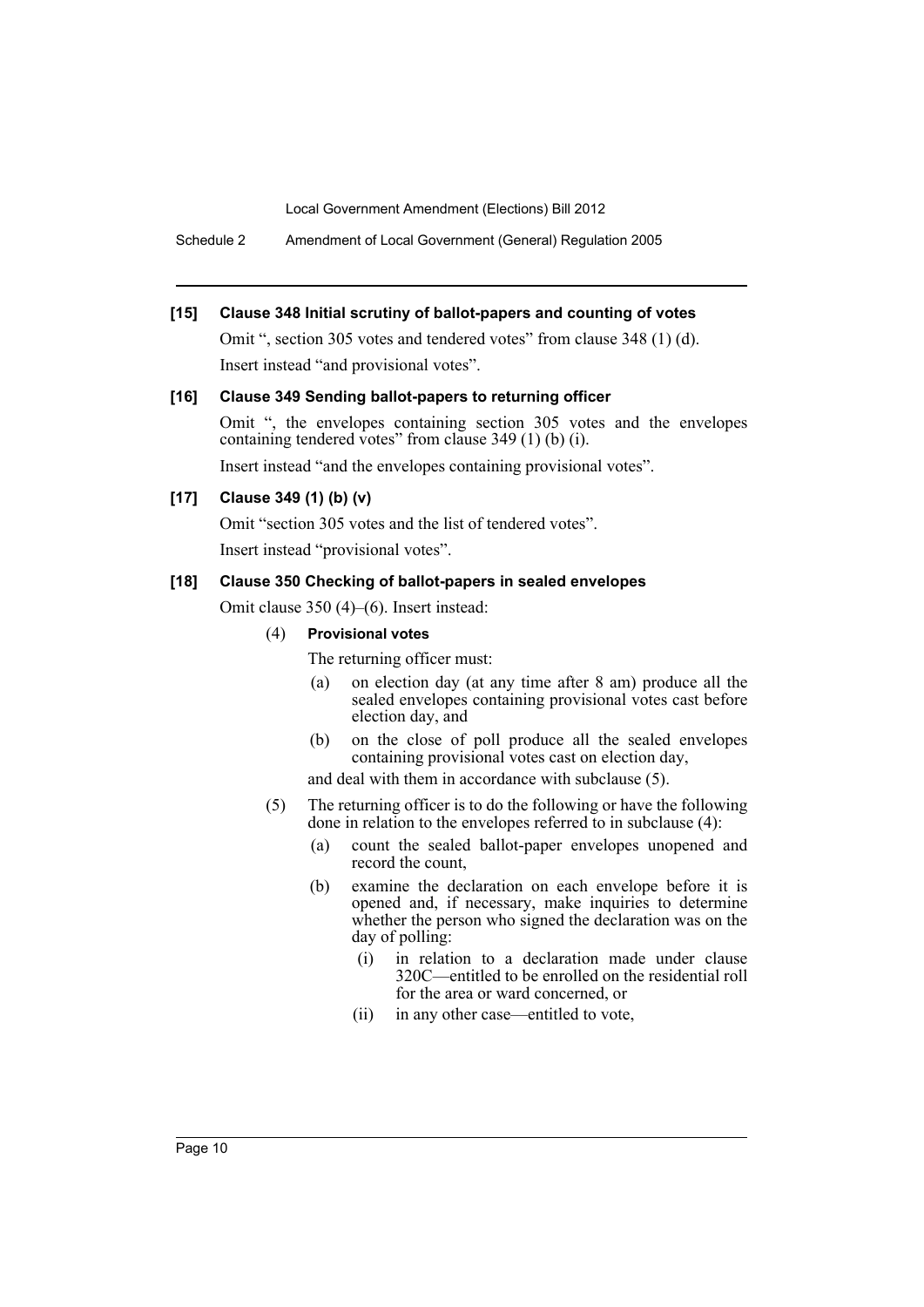- Amendment of Local Government (General) Regulation 2005 Schedule 2
	- (c) if the declaration is in order and the returning officer is satisfied that the voter was, on the day of polling:
		- (i) in relation to a declaration made under clause 320C—entitled to be enrolled on the residential roll for the area or ward concerned, or
		- (ii) in any other case—entitled to vote,

the returning officer is to open the envelope containing the ballot-paper, extract the ballot-paper and, without damaging the writing on the envelope, place the ballot-paper still folded in a securely fastened ballot-box for further scrutiny,

- (d) if the declaration is not in order, or it appears to the returning officer that the elector is not entitled to vote or was, on the day of polling, not entitled to be enrolled on the residential roll for the area or ward concerned, the returning officer is to leave the envelope containing the ballot-paper unopened,
- (e) after dealing with all the envelopes and ballot-papers in accordance with paragraphs (c) and (d), open the ballot-box, take out the ballot-papers, unfold and scrutinise them and reject the informal ones.

### **[19] Clause 351 Finalising the count**

Omit "tendered votes and section 305 votes" from clause 351 (1) (a).

Insert instead "provisional votes".

### **[20] Clause 356OA**

Insert before clause 356P:

# **356OA Definition**

In this Subdivision, *electoral material registrar* means:

- (a) in relation to an election administered by a general manager of a council—the relevant returning officer, or
- (b) in relation to an election administered by the Electoral Commissioner—the Electoral Commissioner.

# **[21] Clause 356P Application for registration of electoral material**

Omit "the election manager (in a form approved by the election manager)" wherever occurring in clause  $356P(1)$  and  $(7)$ .

Insert instead "the electoral material registrar".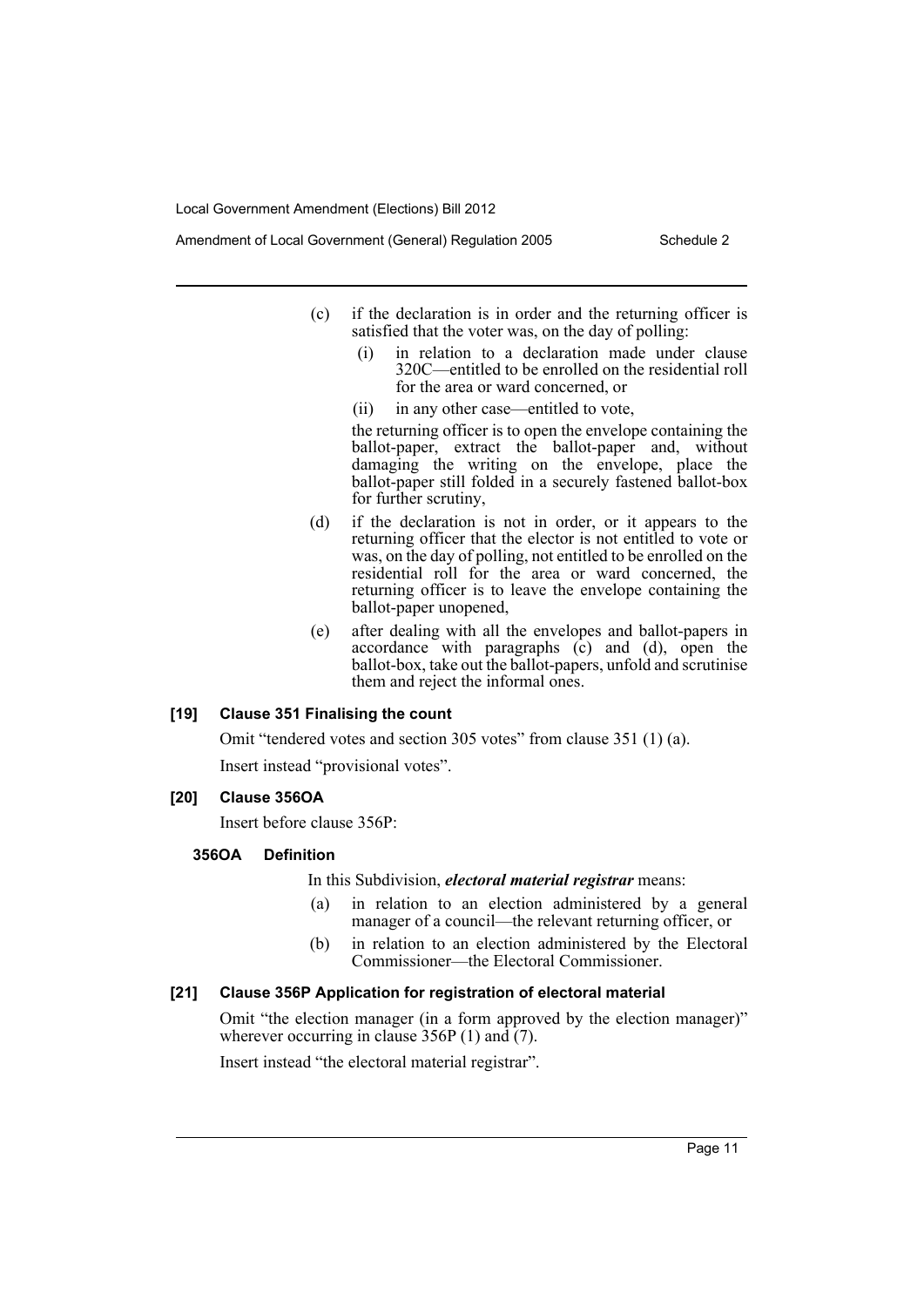Schedule 2 Amendment of Local Government (General) Regulation 2005

# **[22] Clauses 356P (6) and (8), 356Q (1)–(3) and (5), 356R (7) (b) and 356S (1)**

Omit "election manager" wherever occurring. Insert instead "electoral material registrar".

# **[23] Clause 356P (9)**

Omit the subclause. Insert instead:

## (9) **Manner and form of application**

An application under this clause:

- (a) is to be in the form approved by:
	- (i) in relation to an election administered by a general manager of a council—the Director-General, or
	- (ii) in relation to an election administered by the Electoral Commissioner—the Electoral Commissioner—the Commissioner, and
- (b) is to be signed by the applicant, and
- (c) may be delivered or sent (by post or otherwise) or may be transmitted by facsimile or email.

# **[24] Clause 356R Registration of electoral material**

Omit "(in a form approved by the election manager)" from clause 356R (1).

### **[25] Clause 356R (2A)**

Insert after clause 356R (2):

### (2A) **Form of certificate**

A certificate of registration issued under this clause is to be in the form approved by:

- (a) in relation to an election administered by a general manager of a council—the Director-General, or
- (b) in relation to an election administered by the Electoral Commissioner—the Electoral Commissioner.

# **[26] Clause 356R (4)**

Omit "the Electoral Commissioner or by a person authorised by the election manager".

Insert instead "the electoral material registrar".

### **[27] Clause 390 Check on double-voting and failure to vote**

Omit the clause.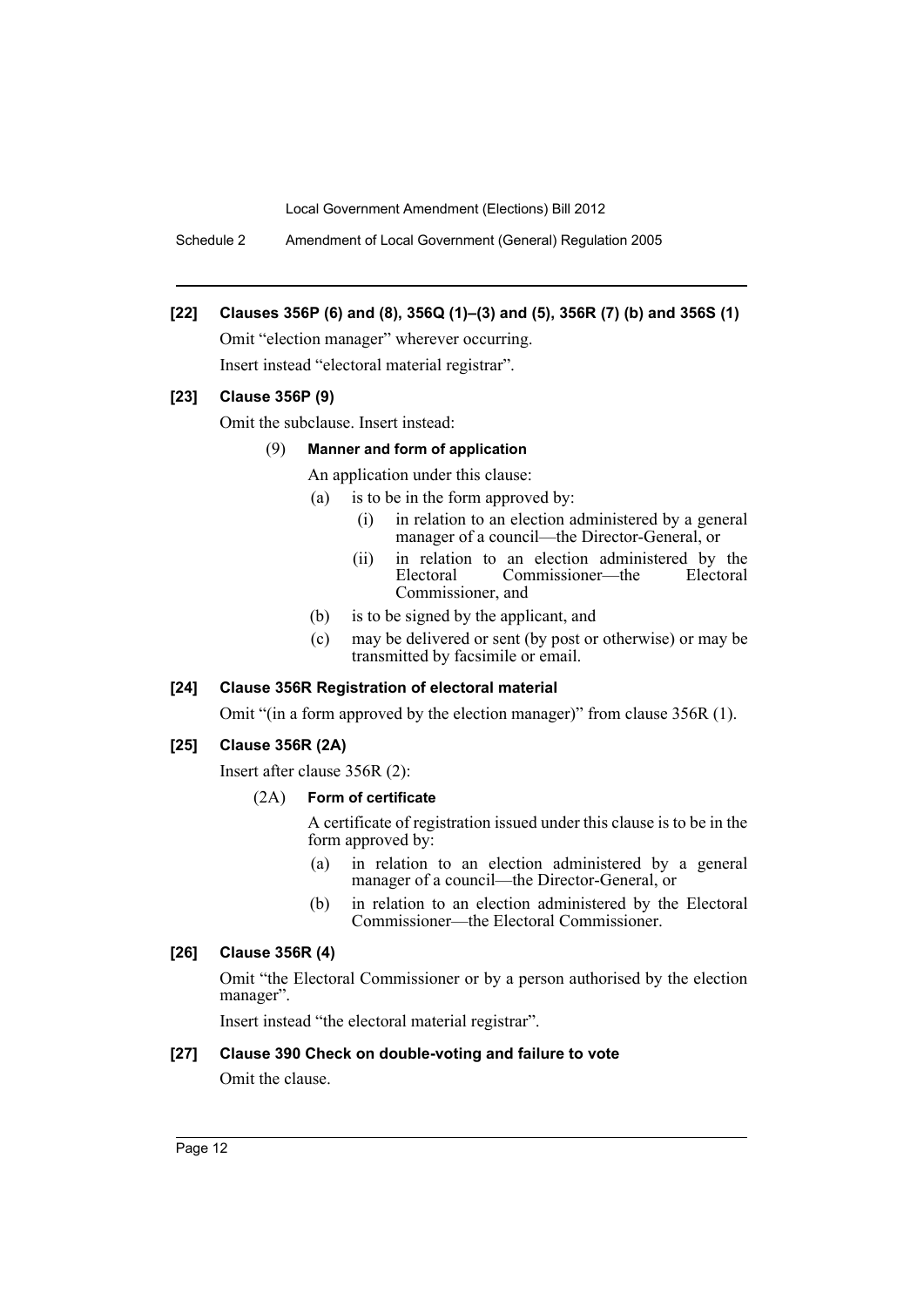### **[28] Clause 391 Security of election materials**

Insert "(other than any provisional vote envelopes required to be sent to the Electoral Commissioner under clause 391A)" after "other papers" in clause 391 (1) (c).

### **[29] Clause 391A**

Insert after clause 391:

### **391A Provisional voting envelopes**

- (1) This clause applies to any envelope used for a provisional vote at an election administered by a general manager of a council.
- (2) The returning officer, after the election has been declared, is to:
	- (a) make a copy of the declarations on the envelopes (whether by photographing, photocopying or scanning the declaration), and
	- (b) send the original envelopes to the Electoral Commissioner.
- (3) The Electoral Commissioner may use the information contained in any envelope sent to the Electoral Commissioner under this clause, and any envelope in the possession of a returning officer for an election administered by the Electoral Commissioner, for the purposes of updating and maintaining electoral rolls (whether under the Act or any other law).
- (4) The Electoral Commissioner must ensure that any envelopes sent to the Electoral Commissioner under this clause are kept securely until the latest of the following:
	- (a) the period of 6 months after the relevant day of polling has expired,
	- (b) if proceedings in a court or tribunal relating to the election concerned have been commenced within that period—the proceedings have been finally determined.
- (5) On the expiry of the Electoral Commissioner's obligation under subclause  $(4)$ , the Electoral Commissioner may cause the envelopes to be destroyed.